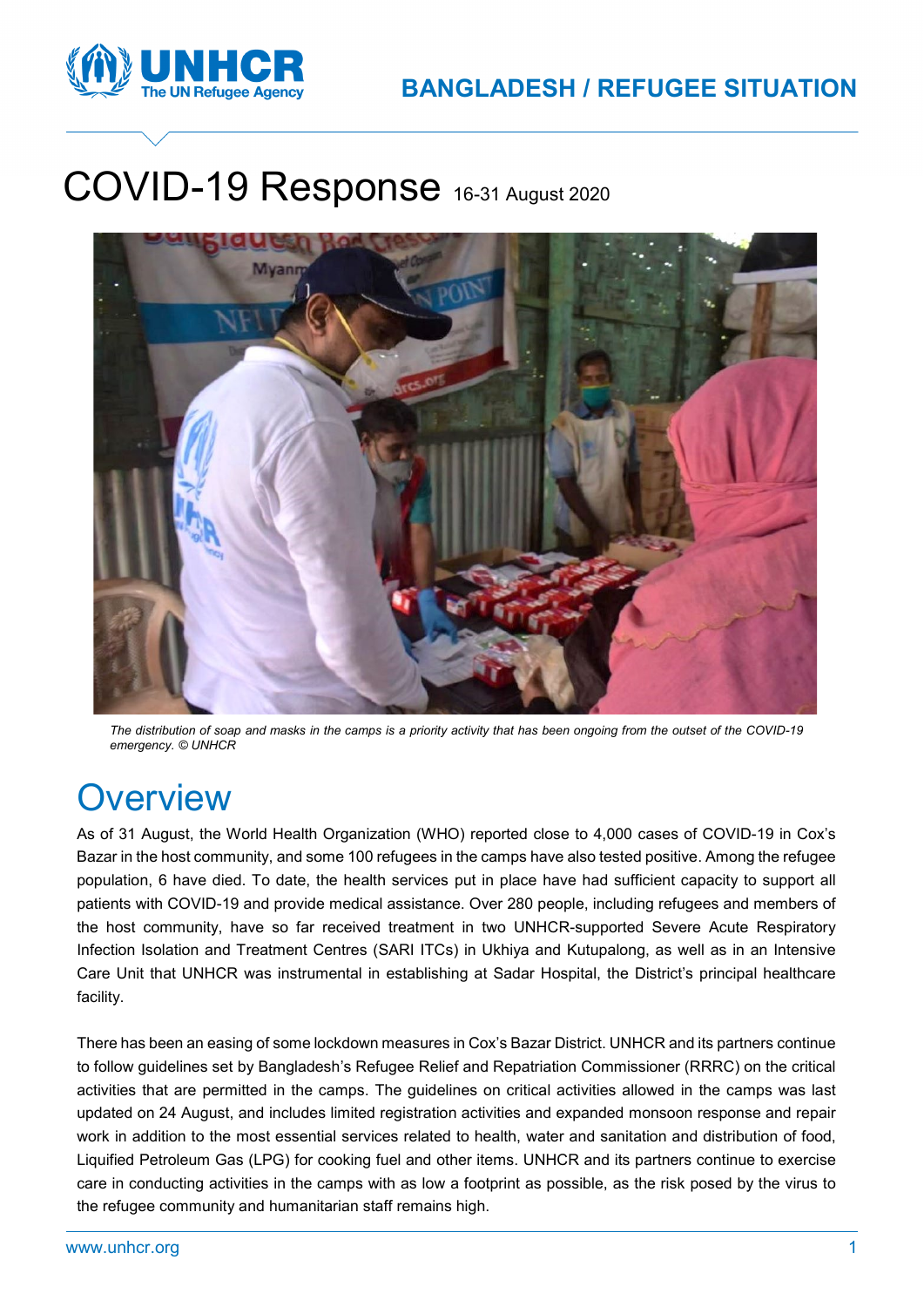

## Operational Update on Key Sectors

| <b>HEALTH</b><br><b>HIGHLIGHTS</b> |  |
|------------------------------------|--|
|                                    |  |

| 2 Severe Acute Respiratory Infection Isolation<br>and Treatment Centres (SARI ITCs)<br>in Ukhiya and Kutupalong | Over 190 cases provided with care and<br>assistance to date |
|-----------------------------------------------------------------------------------------------------------------|-------------------------------------------------------------|
| Intensive Care Unit (ICU) ward in Sadar                                                                         | ■ 10 ICU / 8 high dependency beds continue                  |
| Hospital, Cox's Bazar                                                                                           | to provide support (close to 90 admissions)                 |

Until now the treatment of COVID-19 cases in the camps has been managed on-site in health facilities that UNHCR and other humanitarian agencies have established in the District. UNHCRsupported Severe Acute Respiratory Infection Isolation and Treatment Centres (SARI ITCs) and an Intensive Care Unit in the Cox's Bazar District hospital have provided over 280 patients from the refugee settlements and the host community with support and care for COVID-19 to date. As of 31 August, over 200 patients have been successfully treated and discharged.

COVID-19 testing in the camps has increased in recent weeks. On average, during the reporting period, there have been close to 115 tests conducted daily in the camps. Increased testing is largely due to the work of refugee Community Health Volunteers (CHW) who are engaged in communitybased surveillance and provide targeted counselling on testing to refugees identified with COVIDlike symptoms. They support referrals, if required.

Mask production training for the community by the COMs continues with an enthusiastic response. Refugees are eager to learn new skills and find the mask production relevant and useful for their daily life. Since the initiative started at the end of May, over 4,300 training sessions were conducted reaching 9,500 refugees. This resulted in over 6,700 masks being made by community members. In addition to the masks the community is making, UNHCR has completed 22% of its planned distribution of masks across the camps it manages to approximately 91,000 households.

UNHCR's partners completed the production of 200,000 cloth face masks with refugee and host community women as part of a livelihoods project. These masks are also being fed into the ongoing distribution of masks in the camps.



| Community outreach ongoing | ■ Community-level outreach with 146,000<br>refugees reached with messages on<br>COVID-19 |
|----------------------------|------------------------------------------------------------------------------------------|
|                            | $\Box$ 9,115 support visits to older refugees                                            |

UNHCR and community-based protection partners continue to work with the refugee community to conduct awareness-raising sessions on COVID-19 prevention and response in the refugee camps. Cumulatively since March, UNHCR-supported Community Outreach Members (COMs) have